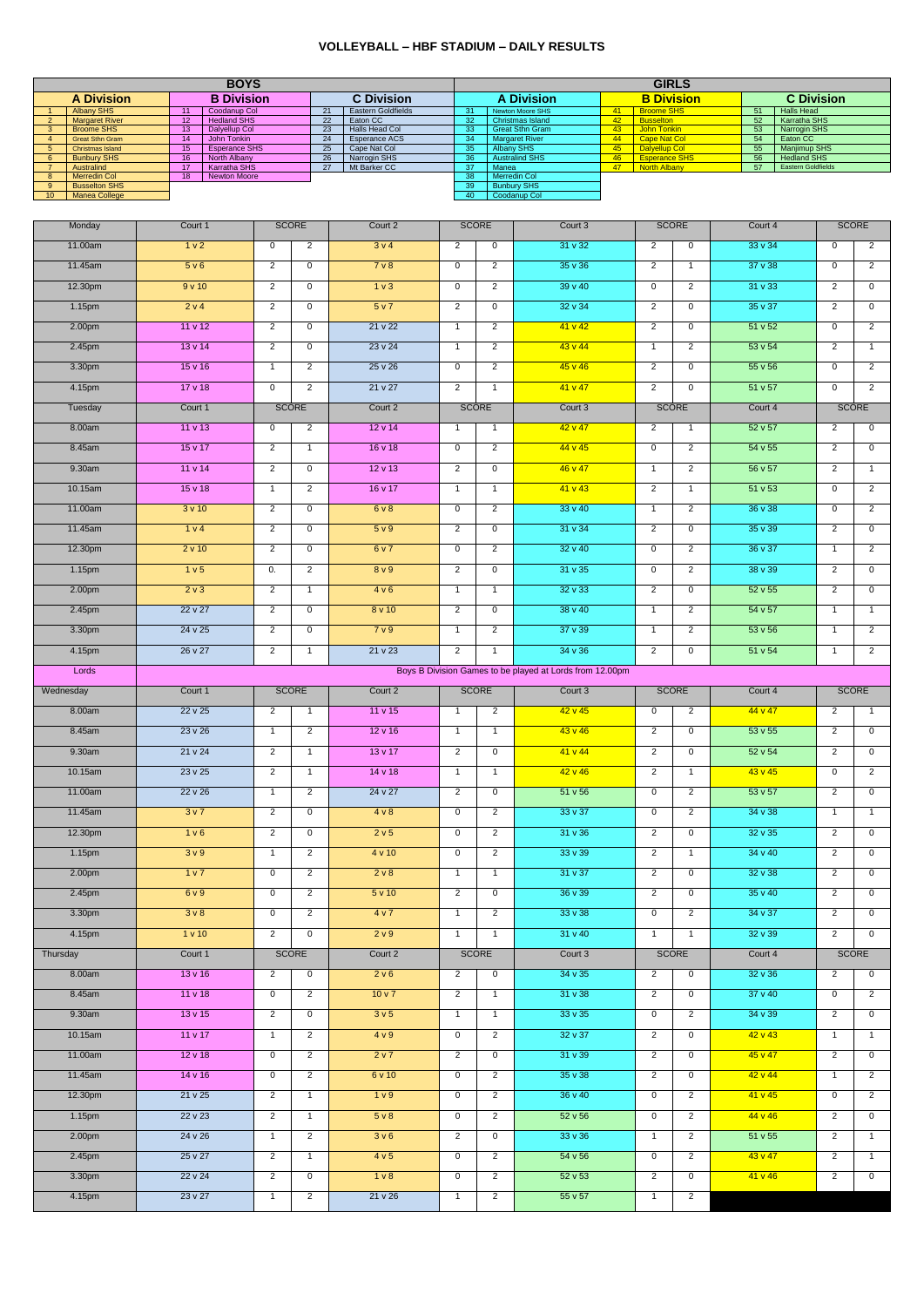## **VOLLEYBALL – HBF STADIUM – DAILY RESULTS**

|                                        |                         |    | <b>BOYS</b>          |    |                           | <b>GIRLS</b> |                         |    |                      |    |                           |  |  |
|----------------------------------------|-------------------------|----|----------------------|----|---------------------------|--------------|-------------------------|----|----------------------|----|---------------------------|--|--|
| <b>A Division</b><br><b>B</b> Division |                         |    | <b>C</b> Division    |    | <b>A Division</b>         |              | <b>B</b> Division       |    | <b>C</b> Division    |    |                           |  |  |
|                                        | <b>Albany SHS</b>       |    | Coodanup Col         | 21 | <b>Eastern Goldfields</b> | 31           | <b>Newton Moore SHS</b> |    | <b>Broome SHS</b>    | 51 | <b>Halls Head</b>         |  |  |
|                                        | <b>Margaret River</b>   | 12 | <b>Hedland SHS</b>   | 22 | Eaton CC                  | 32           | <b>Christmas Island</b> |    | <b>Busselton</b>     | 52 | Karratha SHS              |  |  |
|                                        | <b>Broome SHS</b>       | 13 | Dalyellup Col        | 23 | Halls Head Col            | 33           | <b>Great Sthn Gram</b>  | 43 | John Tonkin          | 53 | Narrogin SHS              |  |  |
|                                        | <b>Great Sthn Gram</b>  | 14 | John Tonkin          | 24 | Esperance ACS             | 34           | <b>Margaret River</b>   | 44 | <b>Cape Nat Col</b>  | 54 | Eaton CC                  |  |  |
|                                        | <b>Christmas Island</b> | 15 | <b>Esperance SHS</b> | 25 | Cape Nat Col              | 35           | Albany SHS              | 45 | Dalyellup Col        | 55 | Manjimup SHS              |  |  |
|                                        | <b>Bunbury SHS</b>      | 16 | North Albany         | 26 | Narrogin SHS              | 36/          | <b>Australind SHS</b>   | 46 | <b>Esperance SHS</b> | 56 | <b>Hedland SHS</b>        |  |  |
|                                        | Australind              |    | Karratha SHS         | 27 | Mt Barker CC              | 37           | Manea                   |    | North Albany         | 57 | <b>Eastern Goldfields</b> |  |  |
|                                        | <b>Merredin Col</b>     | 18 | <b>Newton Moore</b>  |    |                           | 38           | Merredin Col            |    |                      |    |                           |  |  |
|                                        | <b>Busselton SHS</b>    |    |                      |    |                           | 39           | <b>Bunbury SHS</b>      |    |                      |    |                           |  |  |
| 10 <sup>1</sup>                        | Manea College           |    |                      |    |                           | 40           | Coodanup Col            |    |                      |    |                           |  |  |

| Friday  | Court 1                                                                          | <b>SCORE</b>   |                |                                                                                |                | Court 2  |                                                                                   |                | <b>SCORE</b><br>Court 3 |                                                                             |                |                |  |  |  | <b>SCORE</b> |  | Court 4 |  | <b>SCORE</b> |
|---------|----------------------------------------------------------------------------------|----------------|----------------|--------------------------------------------------------------------------------|----------------|----------|-----------------------------------------------------------------------------------|----------------|-------------------------|-----------------------------------------------------------------------------|----------------|----------------|--|--|--|--------------|--|---------|--|--------------|
| 7.30am  | 9th v $10th$<br><b>Great Southern v</b><br><b>Bunbury SHS</b>                    | $\overline{2}$ | 0              | $3^{\text{rd}}$ v $4^{\text{th}}$<br><b>Eastern Goldfields v Esperance ACS</b> | $\overline{2}$ | 0        | $3rd$ V $4th$<br><b>Narrogin v Eaton</b>                                          | 2              | $\mathbf 0$             | 5th $v$ 6 <sup>th</sup><br><b>Eastern Goldfields v</b><br><b>Halls Head</b> | $\overline{2}$ | $\overline{0}$ |  |  |  |              |  |         |  |              |
| 8.15am  | 5th v 6th<br><b>Halls Head v Cape Nat</b>                                        | $\Omega$       | $\overline{2}$ | $1st$ v $2nd$<br>Narrogin SHS v Eaton CC                                       | 2              |          | $1st$ v $2nd$<br><b>Hedland v Karratha</b>                                        | $\Omega$       | $\overline{2}$          | 9th v $10th$<br><b>Great Southern v</b><br><b>Bunbury SHS</b>               | $\overline{0}$ | 2              |  |  |  |              |  |         |  |              |
| 9.00am  | $7th$ v $8th$<br><b>Coodanup Col v</b><br><b>John Tonkin</b>                     |                | 2              | $7th$ v $8th$<br><b>Manea v Albany</b>                                         |                | 2        | $7th$ v $8th$<br><b>Australind SHS v Manea</b>                                    |                | $\overline{2}$          | $5th$ v $6th$<br><b>North Albany V Busselton</b>                            | $\Omega$       | $\overline{2}$ |  |  |  |              |  |         |  |              |
| 9.45am  | $5th$ v $6th$<br><b>Esperance SHS v</b><br><b>Karratha SHS</b>                   | $\overline{2}$ | $\Omega$       | $5th$ v $6th$<br><b>Broome v Australind</b>                                    | 2              | 0        | $5th$ v $6th$<br><b>Coodanup Col v</b><br><b>Merredin Col</b>                     |                | 2                       | $3^{\text{rd}}$ V 4 <sup>th</sup><br><b>Cape Nat v John Tonkin</b>          | $\Omega$       | $\overline{2}$ |  |  |  |              |  |         |  |              |
| 10.30am | $3^{\text{rd}}$ V $4^{\text{th}}$<br><b>Hedland SHS v</b><br><b>North Albany</b> | $\Omega$       |                | $3^{\text{rd}}$ v $4^{\text{th}}$<br><b>Marg River v Busselton</b>             | 2              | $\Omega$ | $3^{\text{rd}}$ v $4^{\text{th}}$<br><b>Albany SHS v</b><br><b>Margaret River</b> | 0              | $\overline{2}$          | $1st$ V $2nd$<br><b>Dalyellup v Broome</b>                                  | $\overline{2}$ | $\overline{0}$ |  |  |  |              |  |         |  |              |
| 11.15am | $1st$ v $2nd$<br><b>Newton Moore v</b><br><b>Dalyellup Col</b>                   | 2              |                | 1 <sup>st</sup> V 2 <sup>nd</sup><br><b>Merredin V Christmas Island</b>        | 0              | 2        | $1st$ v $2nd$<br><b>Newton Moore v</b><br><b>Christmas Island</b>                 | $\overline{2}$ | $\mathbf 0$             |                                                                             |                |                |  |  |  |              |  |         |  |              |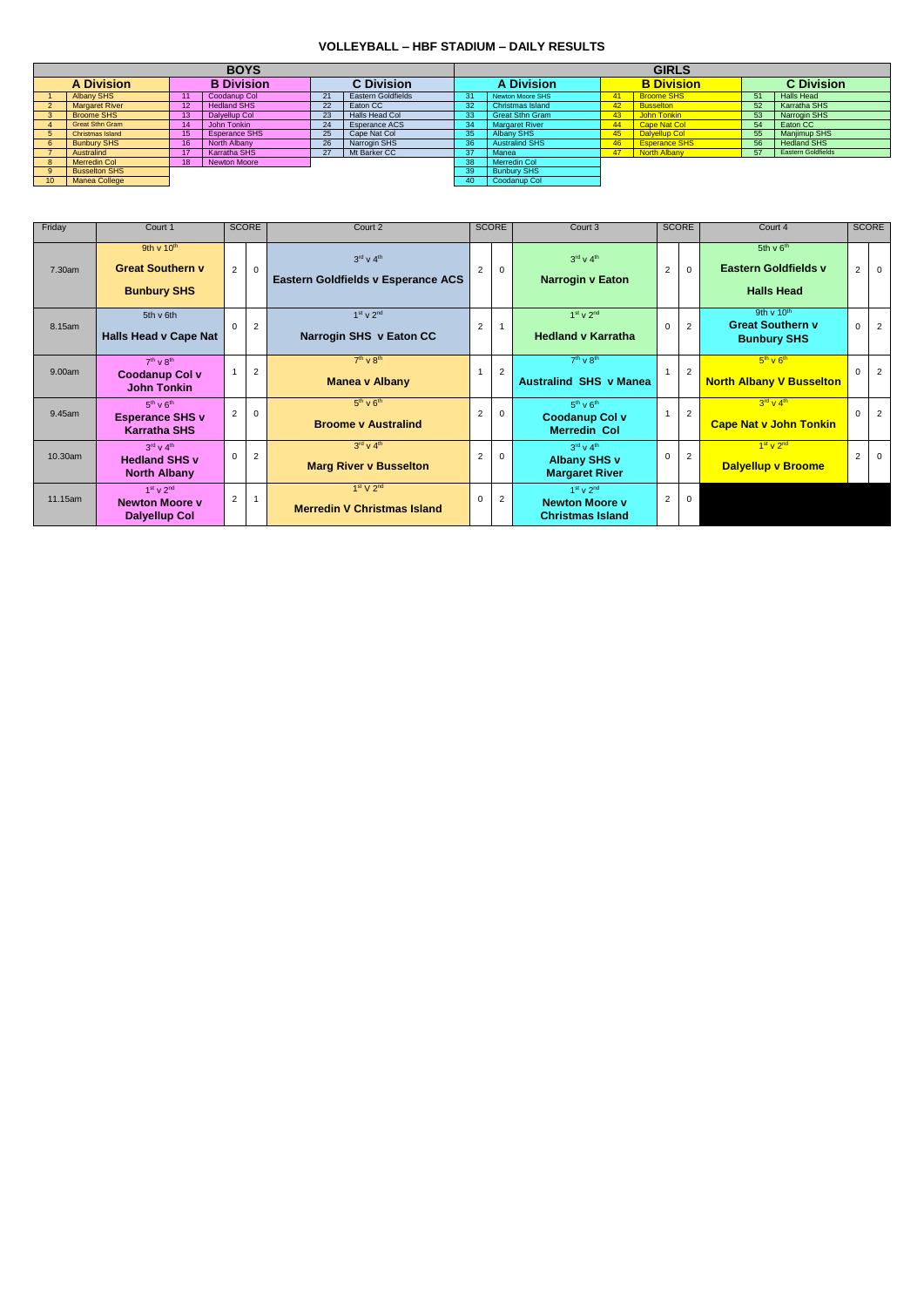## **LORDS RECREATION CENTRE – DAILY RESULTS**

|                 |                      |                 |                           | <b>BOYS</b> |                           | <b>GIRLS</b>      |                      |    |                           |  |  |  |
|-----------------|----------------------|-----------------|---------------------------|-------------|---------------------------|-------------------|----------------------|----|---------------------------|--|--|--|
|                 | <b>B</b> Division    |                 | <b>D</b> Division         |             | <b>E</b> Division         | <b>D</b> Division |                      |    | <b>E</b> Division         |  |  |  |
| 11              | Coodanup Col         | 61              | <b>Bullsbrook College</b> | 171         |                           | 81                | Denmark SHS          | 91 | <b>NACoA Harvey</b>       |  |  |  |
| 12              | <b>Hedland SHS</b>   | 62 <sub>2</sub> | Central Midlands SHS      |             | 72 Tom Price SHS          |                   | 82 Tom Price SHS     | 92 |                           |  |  |  |
| 13 <sub>l</sub> | Dalyellup Col        | 63              | Denmark SHS               |             | 73 Kalgoorlie-Boulder CHS |                   | 83 WACoA Narrogin    |    | 93 Central Midlands SHS   |  |  |  |
| 14              | <b>John Tonkin</b>   | 64              | <b>Bunbury CGS</b>        |             | 74 Katanning SHS          | 84                | <b>Harvey SHS</b>    |    | 94 Collie SHS             |  |  |  |
| 15              | <b>Esperance SHS</b> | 65              | Strathalbyn CC            |             | 75 WACoA Harvey           |                   | 85 Mount Barker CC   |    | 95 Bethel Christian       |  |  |  |
| 16              | North Albany         | 66              | Northam SHS               | 176.        | Geraldton Grammar         | 86                | Northam SHS          |    | 96 Kalgoorlie-Boulder CHS |  |  |  |
| 17              | <b>Karratha SHS</b>  | 67              | <b>Pinjarra SHS</b>       | 177         | <b>Bethel Christian</b>   | 87                | <b>WACoA Denmark</b> | 97 | <b>Katanning SHS</b>      |  |  |  |
| 18              | Newton Moore         | <b>68</b>       | Collie SHS                | 178.        | <b>Harvey SHS</b>         |                   |                      |    | 98 Geraldton GS           |  |  |  |

| <b>Monday</b>      | Court 6 |                     | SCORE          | Court 7      |                | <b>SCORE</b>        | Court 8  |                     | <b>SCORE</b>   | Court 9        |                  | SCORE               |  |
|--------------------|---------|---------------------|----------------|--------------|----------------|---------------------|----------|---------------------|----------------|----------------|------------------|---------------------|--|
| 10:45am            | 77 v 78 | $\mathbf{1}$        | $\overline{2}$ | 75 v 76      | $\overline{2}$ | $\mathbf{1}$        | 93 v 94  | $\mathbf{3}$        | $\mathbf 0$    | $95 \vee 96$   | 2                | $\mathbf{1}$        |  |
| 11:30pm            | 73 v 74 | $\overline{2}$      | $\overline{0}$ | 65 v 66      | $\overline{0}$ | $\overline{3}$      | 81 v 82  | $\overline{0}$      | $\overline{3}$ | 97 v 98        | $\overline{0}$   | $\overline{\omega}$ |  |
| 12:15pm            | 61 v 62 | $\mathsf{O}\xspace$ | $\mathbf{3}$   | 67 v 68      | $\overline{2}$ | $\mathbf{1}$        | 91 v 93  | $\mathsf{O}\xspace$ | $\mathbf{3}$   | 83 v 84        | $\mathbf{3}$     | $\mathbf 0$         |  |
| 1:00pm             | 72 v 74 | 3                   | $\overline{0}$ | 75 v 77      | $\overline{2}$ | $\mathbf{1}$        | 96 v 98  | $\overline{0}$      | $\mathbf{3}$   | 95 v 97        | $\overline{2}$   | $\mathbf 0$         |  |
| 1:45pm             | 63 v 64 | $\overline{2}$      | $\overline{1}$ | 65 v 67      | $\overline{2}$ | $\mathbf{1}$        | 84 v 81  | $\overline{3}$      | $\mathbf 0$    | 87 v 82        | $\mathbf{1}$     | $\overline{2}$      |  |
| 2:30 <sub>pm</sub> | 66 v 68 | $\overline{2}$      | $\mathbf 0$    |              |                |                     | 85 v 86  | $\overline{0}$      | $\mathbf{3}$   |                |                  |                     |  |
| Tuesday            | Court 1 |                     | SCORE          | Court 3      |                | SCORE               | Court 2A |                     | SCORE          | Court 2B       |                  | SCORE               |  |
| 9.00am             | 61 v 63 | $\mathbf{1}$        | $\overline{2}$ | 62 v 64      | $\overline{2}$ | $\mathbf{1}$        |          |                     |                |                |                  |                     |  |
| 9.45am             | 72 v 76 | $\overline{2}$      | $\mathbf{1}$   | 66 v 67      | $\mathbf{3}$   | $\mathsf{O}\xspace$ | 82 v 86  | 0                   | 3              | 91 v 94        | $\overline{2}$   | $\overline{1}$      |  |
| 10.30am            | 73 v 77 | $\mathbf{3}$        | $\mathbf 0$    | 75 v 78      | $\mathbf{3}$   | $\mathsf{O}\xspace$ | 81 v 85  | $\mathbf{1}$        | $\overline{2}$ | 93 v 97        | $\mathbf{3}$     | $\mathbf 0$         |  |
| 11.15am            | 61 v 64 | $\mathbf{1}$        | $\overline{2}$ | 65 v 68      | $\pmb{0}$      | $\mathbf{3}$        | 82 v 83  | $\mathbf{3}$        | $\mathbf 0$    | 95 v 98        | $\mathsf 0$      | $\mathbf{3}$        |  |
| 12.00pm            | 62 v 63 | $\overline{0}$      | $\mathbf{3}$   | 74 v 78      | $\overline{2}$ | $\mathbf{1}$        | 84 v 85  | $\mathbf{3}$        | $\mathbf 0$    | 81 v 86        | $\mathbf 0$      | $\mathbf{3}$        |  |
| 12.45pm            | 72 v 73 | $\overline{2}$      | $\overline{1}$ | 76 v 77      | $\overline{2}$ | $\mathbf{1}$        | 91 v 95  | $\mathbf 1$         | $\overline{2}$ | 96 v 97        | $\overline{2}$   | $\mathbf{1}$        |  |
| 1.30pm             | 68 v 63 | $\mathbf{1}$        | $\overline{2}$ | 64 v 67      | $\mathbf{3}$   | $\mathbf 0$         | 85 v 87  | $\overline{0}$      | $\mathbf{3}$   | 94 v 98        | $\boldsymbol{0}$ | $\mathbf{3}$        |  |
| Wednesday          | Court 1 | SCORE               |                | Court 3      | <b>SCORE</b>   |                     | Court 2A | SCORE               |                | Court 2B       |                  | SCORE               |  |
| 9.00am             | 61 v 65 | 3                   | $\mathbf 0$    | 62 v 68      | 3              | 0                   | 91 v 96  | $\mathbf{1}$        | $\overline{2}$ | 84 v 82        | 2                | $\mathbf{1}$        |  |
| 9.45am             | 63 v 67 | $\overline{2}$      | $\mathbf{1}$   | 64 v 66      | $\mathbf 0$    | $\mathbf{3}$        | 83 v 85  | $\mathbf{3}$        | $\overline{0}$ | 93 v 98        | $\overline{2}$   | $\overline{1}$      |  |
| 10.30am            | 72 v 78 | $\overline{2}$      | $\mathbf{1}$   | 74 v 76      | $\mathbf 0$    | $\mathbf{3}$        | 91 v 97  | $\mathbf{3}$        | $\mathbf 0$    | 86 v 87        | $\overline{2}$   | $\mathbf{1}$        |  |
| 11.15am            | 62 v 65 | 3                   | $\mathbf 0$    | 73 v 75      | $\overline{2}$ | $\mathbf{1}$        |          |                     |                | 94 v 96        | 2                | $\overline{1}$      |  |
| 12.00pm            | 61 v 66 | $\overline{2}$      | $\mathbf{1}$   | $12 \vee 15$ | $\overline{2}$ | $\mathbf{1}$        | 81 v 87  | $\overline{0}$      | $\mathbf{3}$   | 93 v 95        | $\mathbf{3}$     | $\mathbf 0$         |  |
| 12.45pm            | 11 v 16 | $\mathbf{1}$        | $\overline{2}$ | 14 v 17      | $\mathbf{1}$   | $\overline{2}$      | 86 v 83  | $\mathbf{3}$        | $\overline{0}$ |                |                  |                     |  |
| 1.30pm             | 13 v 18 | $\mathbf 0$         | $\overline{2}$ | 74 v 77      | $\mathbf{3}$   | $\overline{0}$      |          |                     |                | Net Height Adj |                  |                     |  |
| 2.15pm             | 72 v 75 | $\mathbf{1}$        | $\overline{2}$ | 73 v 78      | $\overline{2}$ | $\mathbf{1}$        | 12 v 17  | $\overline{2}$      | $\mathbf{1}$   | 14 v 15        | $\mathbf{1}$     | $\overline{2}$      |  |